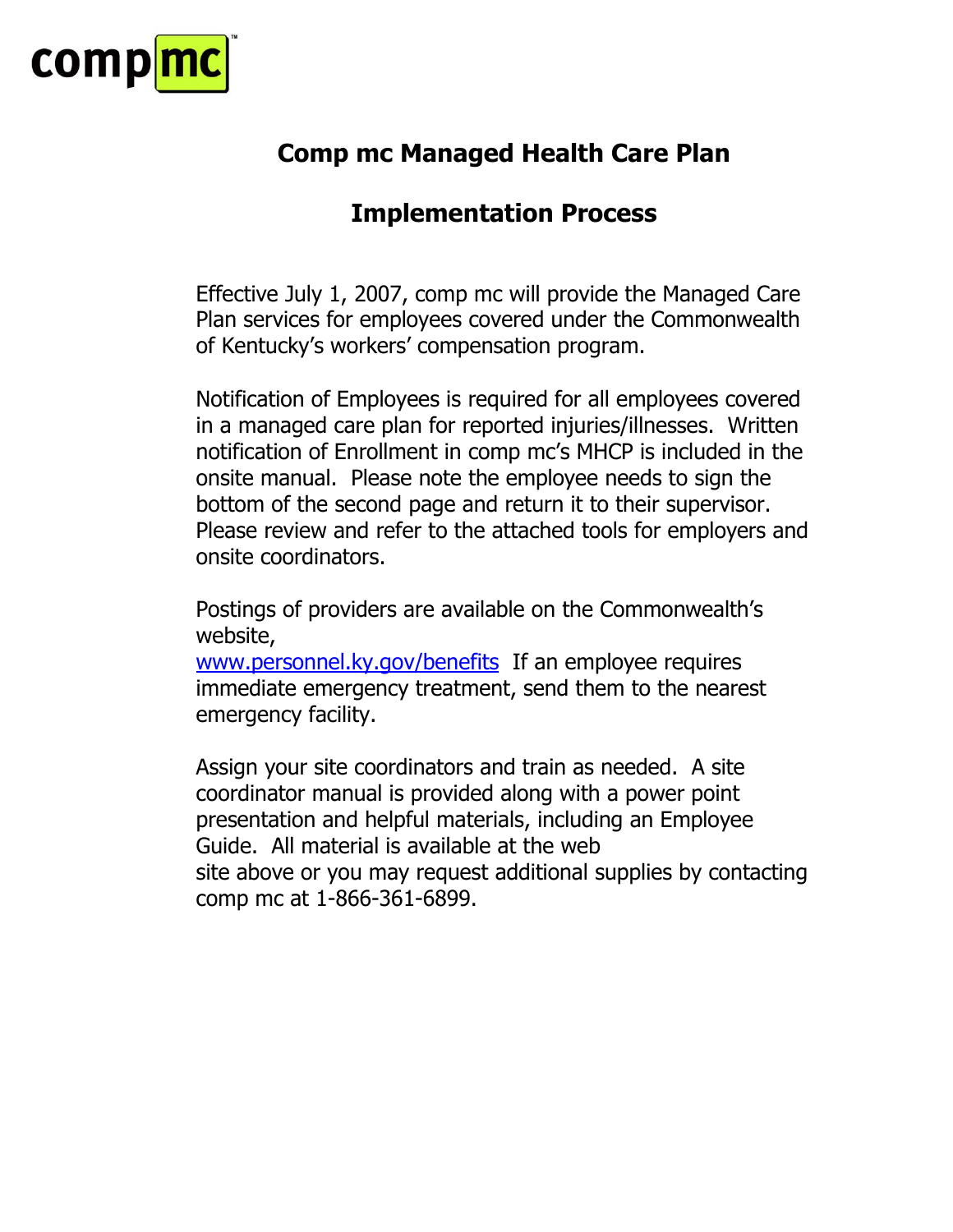

## *SITE COORDINATOR'S MANUAL*

## **COMP MC Kentucky Managed Health Care Plan**

## **Effective July 1st 2007**

## **Commonwealth of Kentucky**

## **Workers' Comp Claims Administered by CCMSI**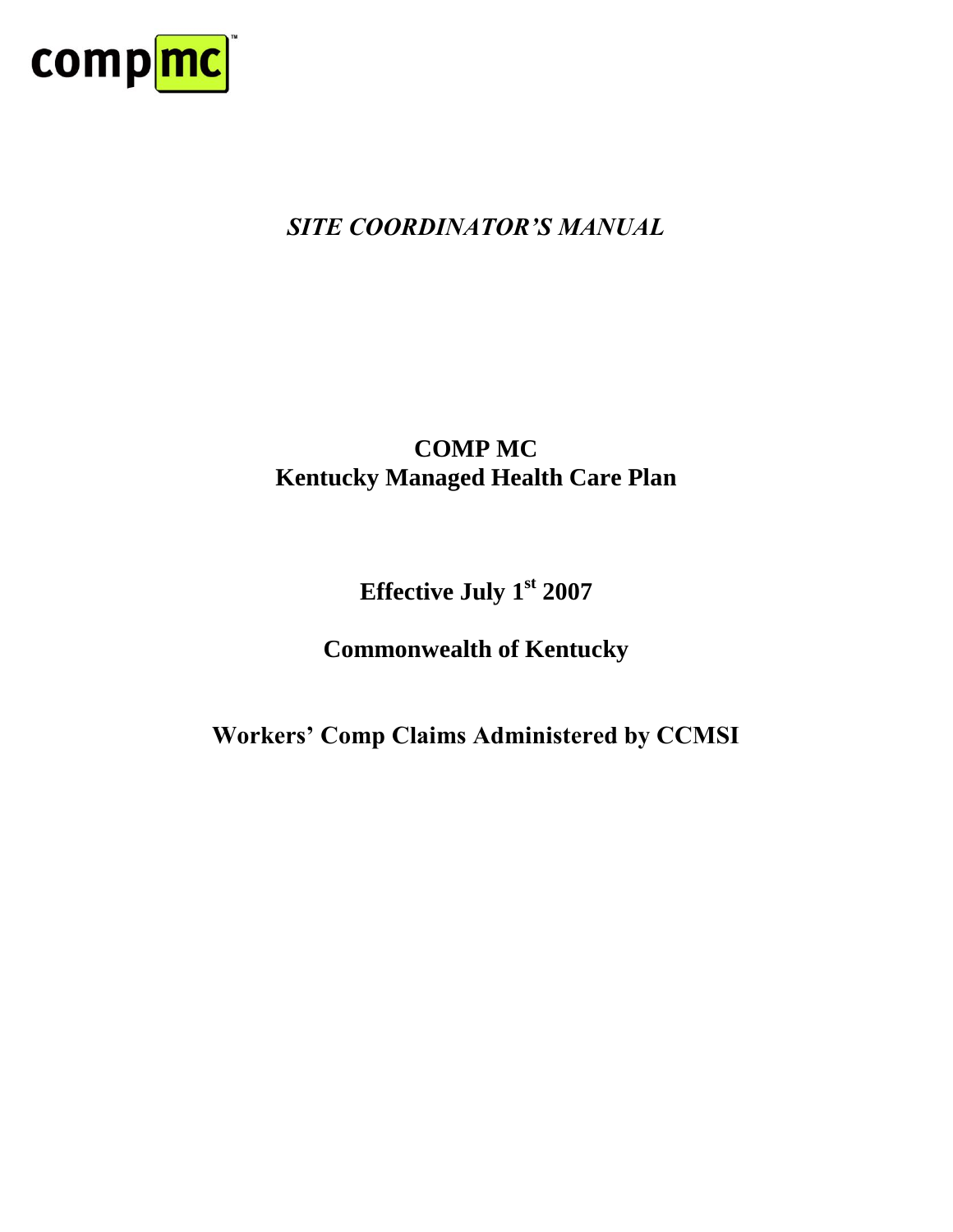

# **Section 1**

**Site Coordinator's Guide**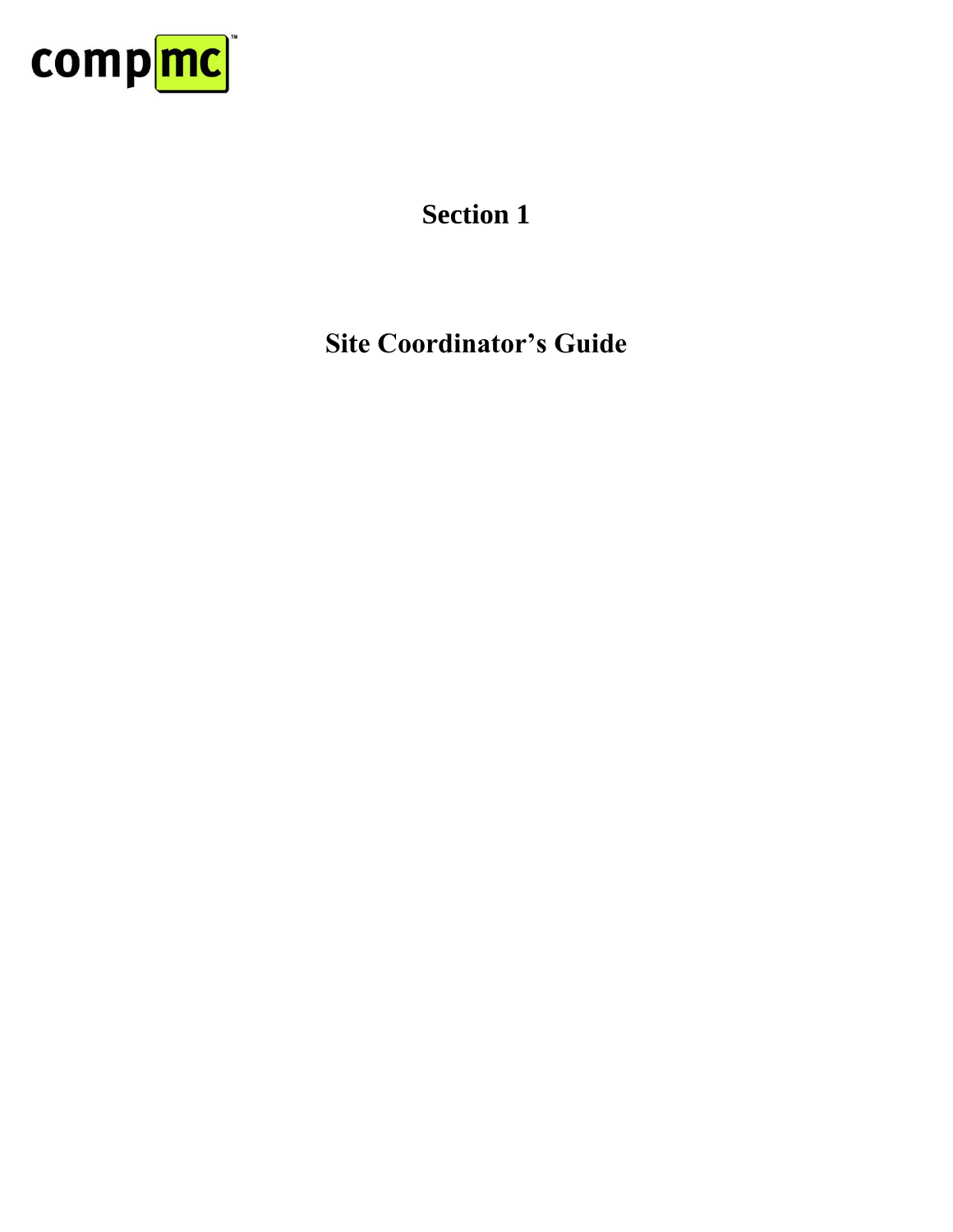

## **Site Coordinator's Guide**

#### **History:**

Your employer, and it's contracted Third Party Claims Administrator, CCMSI are committed to the well-being and safety of all employees. As part of the commitment, we want to ensure that every employee that has a work related injury or illness obtains prompt medical care, is treated with high standards of care and returns to work as soon as medically feasible. **Comp mc** has been selected to provide a Managed Health Care Plan for your employer. We have medical providers throughout the Commonwealth of Kentucky and in four Indiana counties, (Clark, Floyd, Harrison, and Vanderburgh).

Your employer has designated you to serve as the Site Coordinator regarding this Managed Health Care Plan. A power point presentation specific to employee and one specific for employers is available for your overview with employee/employer groups.

#### **DISTRIBUTION OF EMPLOYEE MCHP EDUCATIONAL MATERIALS:**

You are responsible for making sure that all employees receive their individual copy of the **comp mc's** educational materials and the posting.

#### **NETWORK PROVIDERS:**

You have been provided with a list of designated "gatekeeper" physicians to be used by injured employees for the initial evaluation and treatment following an injury. This "gatekeeper" listing is required to be posted at the worksite. The "gatekeeper" will have access to a complete listing of providers, including specialist in your county and the surrounding counties, from which employees may choose when referred to a specialist by the designated gatekeeper. The complete directory is available at <http://personnel.ky.gov/benefits/workerscomp/wcpostings.htm>

#### **WHEN A WORK RELATED INJURY/ILLNESS OCCURS:**

Assist the injured employee with the selection of a "gatekeeper" provider and immediately notify your work comp claims administrator, CCMSI. CCMSI will notify **comp mc**, who will communicate with your employee.

#### **INJURED WORKERS MAY RECEIVE TREATMENT OUTSIDE COMP MC/FIRST HEALTH NETWORK PROVIDER/FACILITY:**

- 1. For treatment of an injury that began prior to **comp mc's** implementation
- 2. For emergency/urgent care
- 3. When an injured worker chooses to continue treatment with the initial emergency room provider, if the provider agrees to abide by the "Plan" utilization review requirements, reporting, and other standards
- 4. For a second opinion when a network provider recommends surgery
- 5. When a First Health Network provider refers to a provider outside the Network
- 6. When authorized treatment is not available from a First Health Network Provider.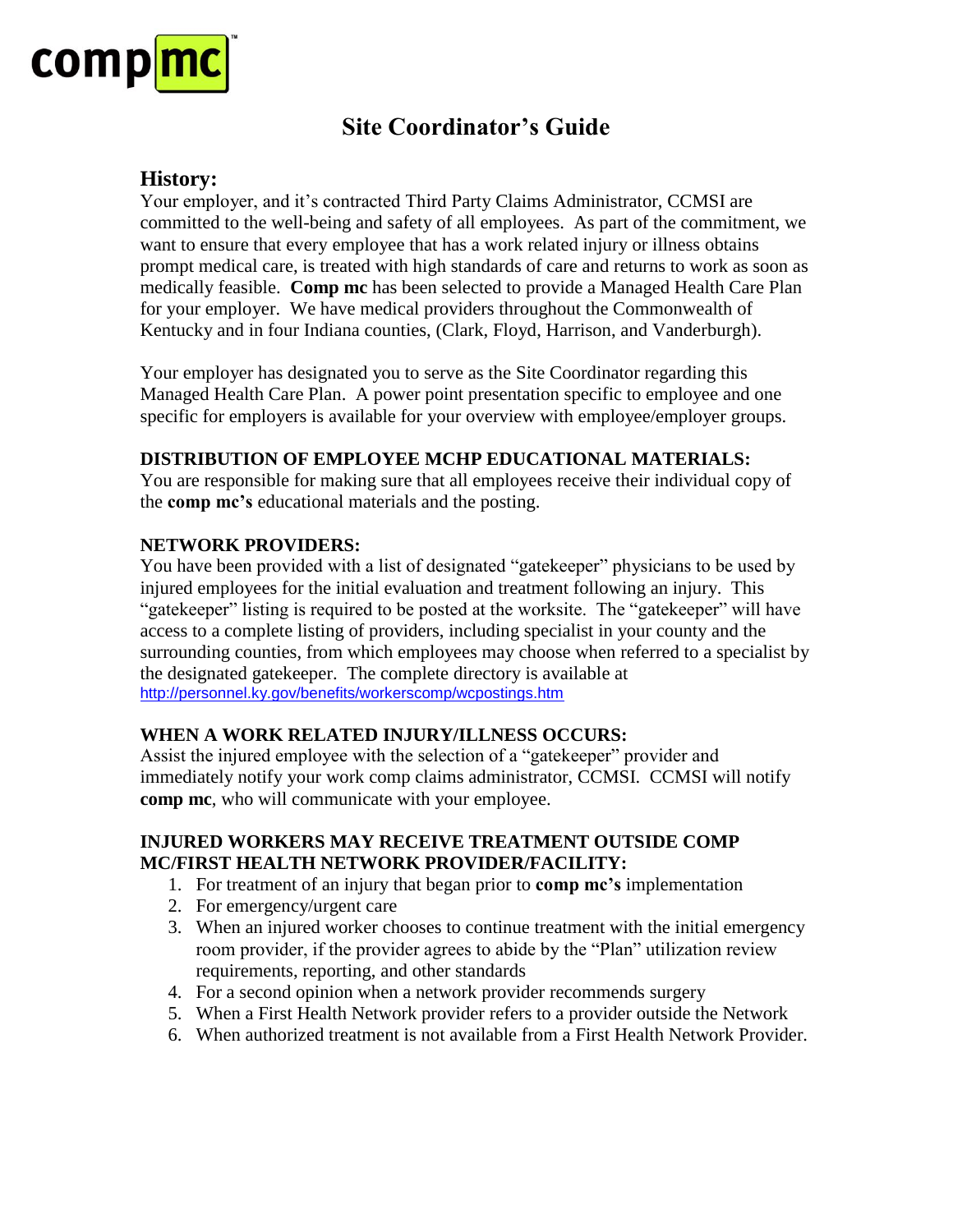

# **WHO IS COMP MC?**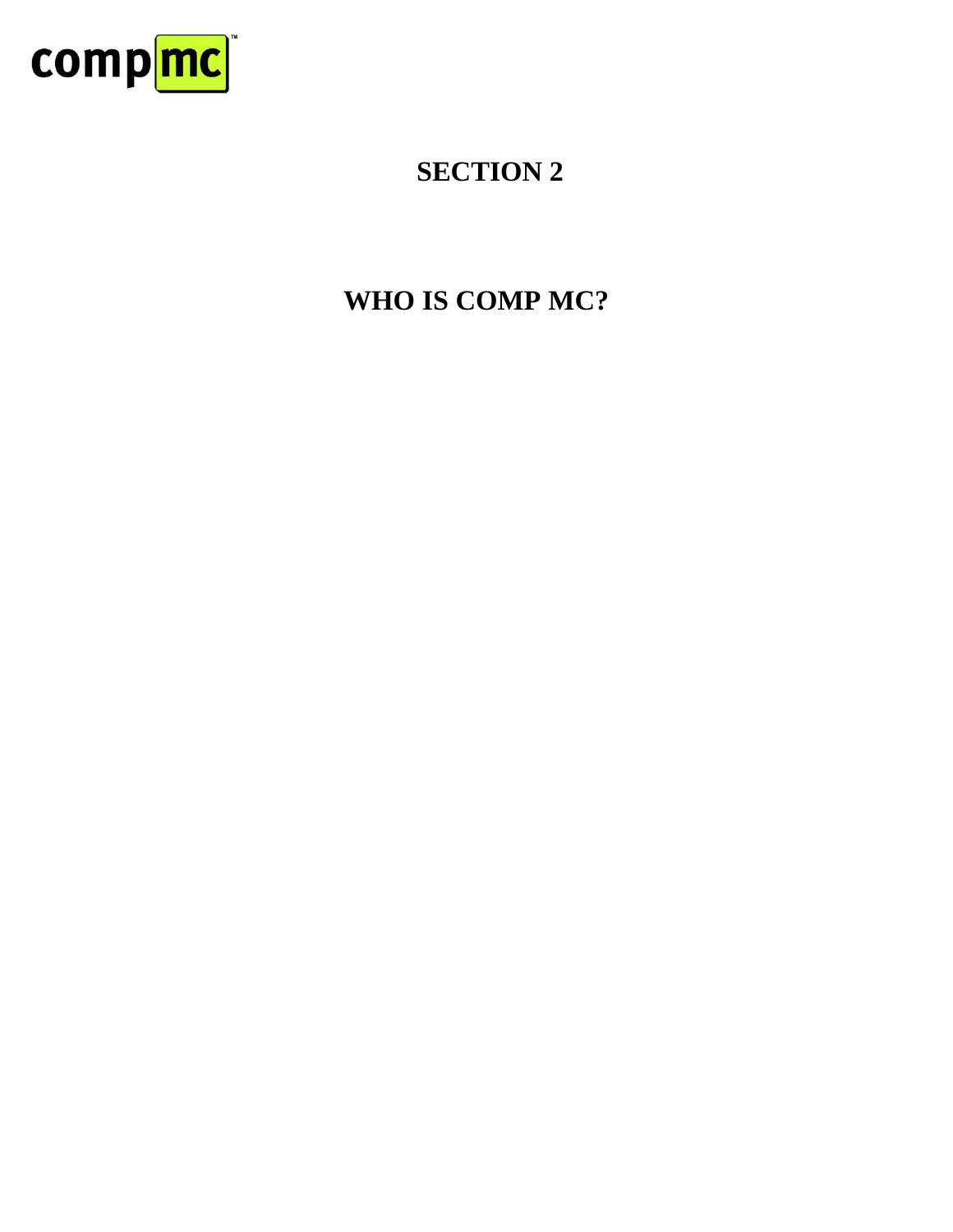

## **COMP MC**

**Comp mc** has been contracted by your employer, or Third Party Claims Administrator, CCMSI, to provide a Managed Health Care Plan (MCHP) services. Comp mc provides medical management services through professionally trained staff to aid in the recovery of injured work comp employees. **Comp mc** will be working with your employee, the claims administrator, the provider/physician to ensure the injured employee receives quality health care services and returns to work as soon as medically possible.

**If you have questions regarding this plan,** you may call 1-866-361-6899**.**

If you have **questions regarding payments** to providers or disability payments to injured workers, please call the claims administrator, CCMSI at 866-320-8456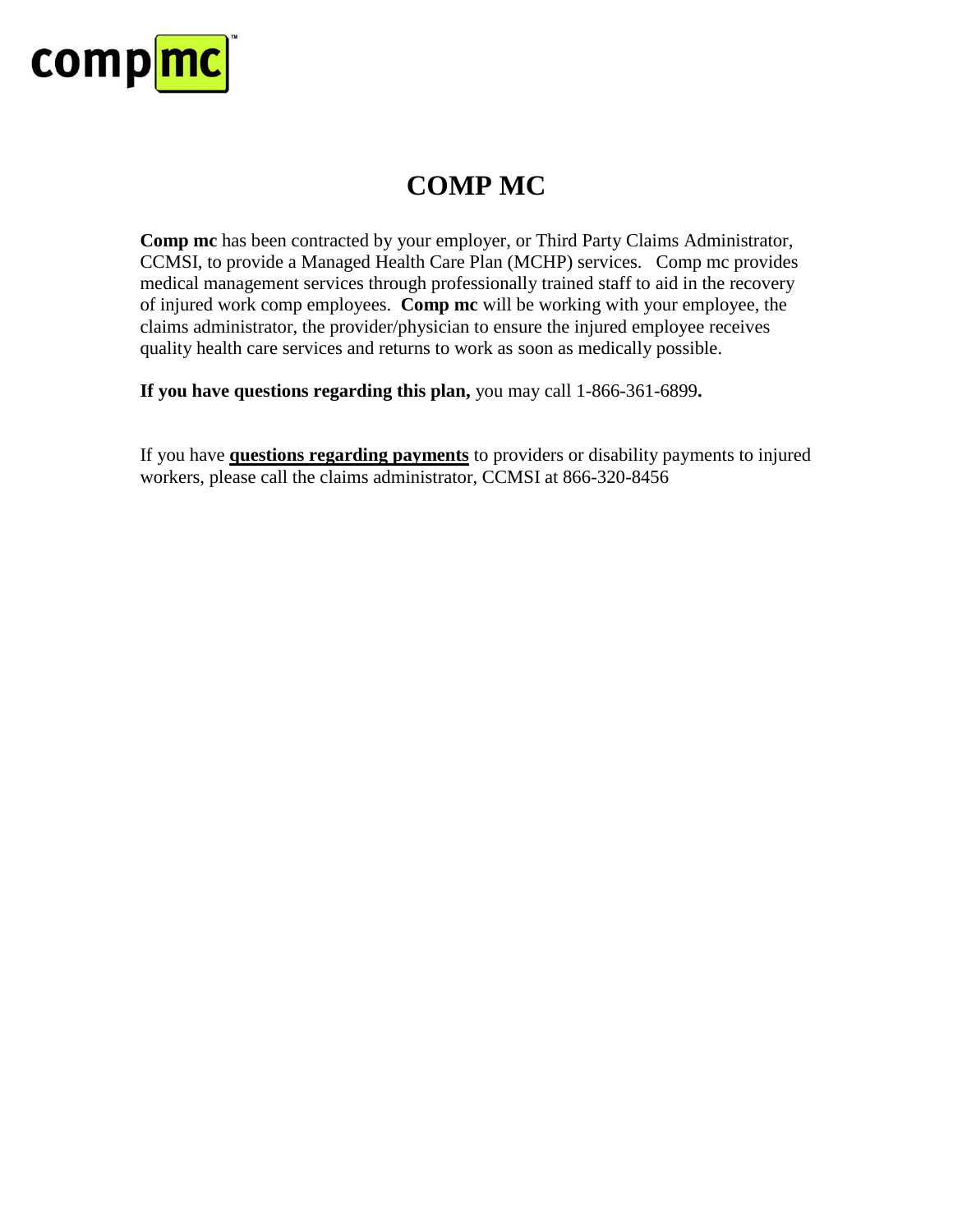

# **GRIEVANCE PROCEDURE**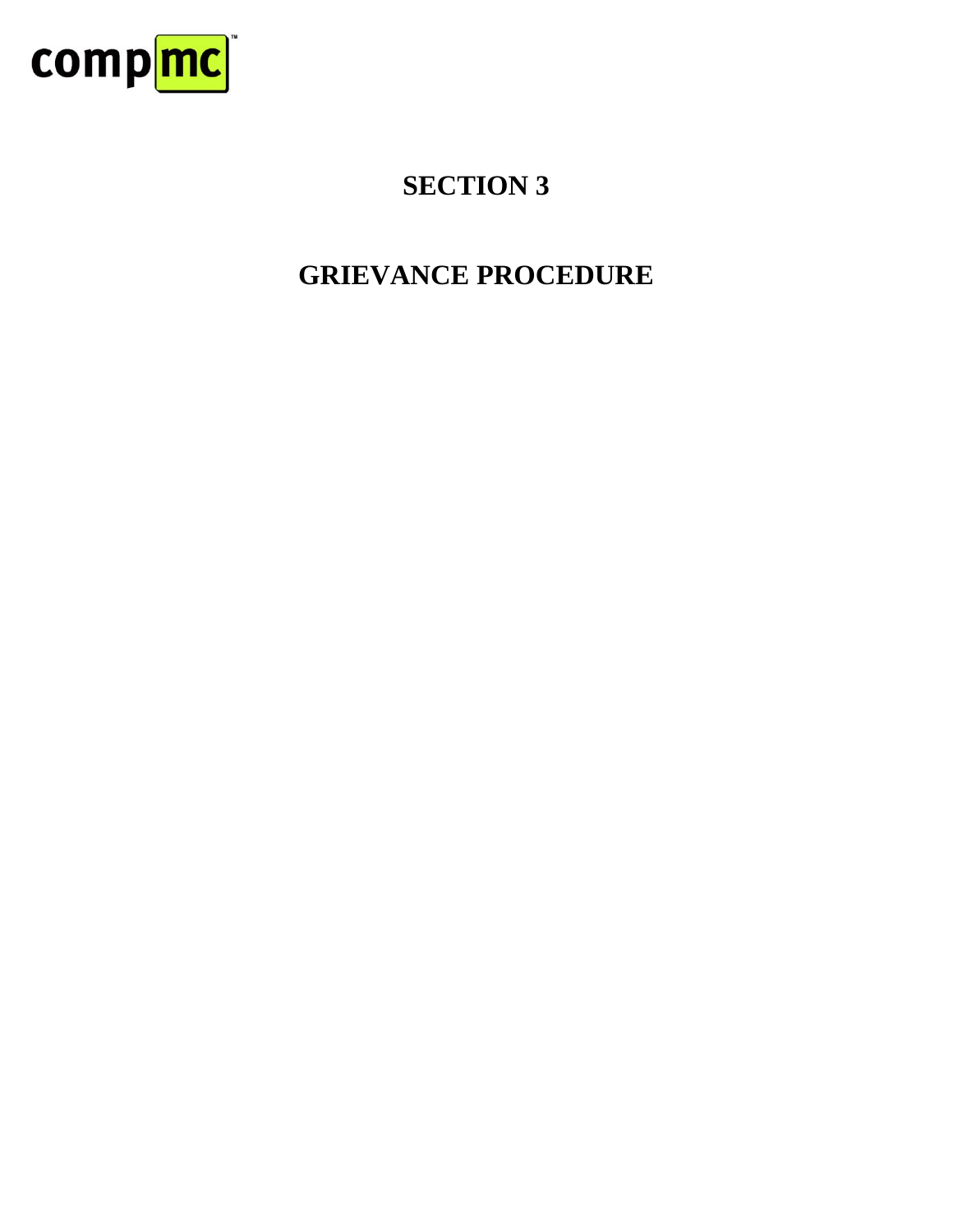

### **GRIEVANCE PROCEDURE**

#### **The following outline is an outline of the comp mc's MCHP Grievance procedure:**

A grievance is a written complaint submitted by the employee or provider to the comp mc stating the nature of the complaint and the action being requested. All grievances from employees or providers shall be filed within thirty (30) days of the occurrence of the event giving rise to the dispute.

To file a grievance:

- 1. Obtain a grievance form from your employer or by calling comp mc at 866-361- 6899, extension 3050 to request a form.
- 2. Forms must be submitted within thirty (30) days of the dispute, event or complaint to: comp mc Grievance Coordinator 10503 Timberwood Circle, Suite 204 Louisville, KY 40223 Telephone: Local 502-425-7474 or Toll Free 866-361-3899, extension 3050
- 3. The comp mc Grievance committee will gather all information pertinent to your grievance and shall render a written decision within thirty (30) days of receipt of your Grievance Form.
- 4. Appeals may be filed when there is dissatisfaction with comp mc's findings or decision. You may request a review by an Administrative Law Judge (ALJ) as appointed by the Kentucky Office of Workers' Claims. To be eligible for an Administrative Review by the ALJ, you must submit in writing directly to the Kentucky Office of Workers' Claims your request for the ALJ review and the grounds on which you base your complaint. If you have questions on how to file for a review, you may contact the Office of Workers' Claims at 502-564-5550. Address: Office of Workers' Claims

657 Chamberlin Ave.

Frankfort, KY 40601

5. If you have questions, please call comp mc at 866-361-6899.

Grievances or disputes involving urgent or critical medical care will be expedited within forty-eight (48) business hours of the time of receipt so as not to interrupt delivery of medical care for the reported work comp injury.

Records of each formal grievance will be maintained for a period of two (2) years. The record shall contain a description of the grievance, the employee's name and address, names and addresses of the health care providers relevant to the grievance; and the employer's name and address. Also included will be the description of the findings, conclusions and disposition of the grievance.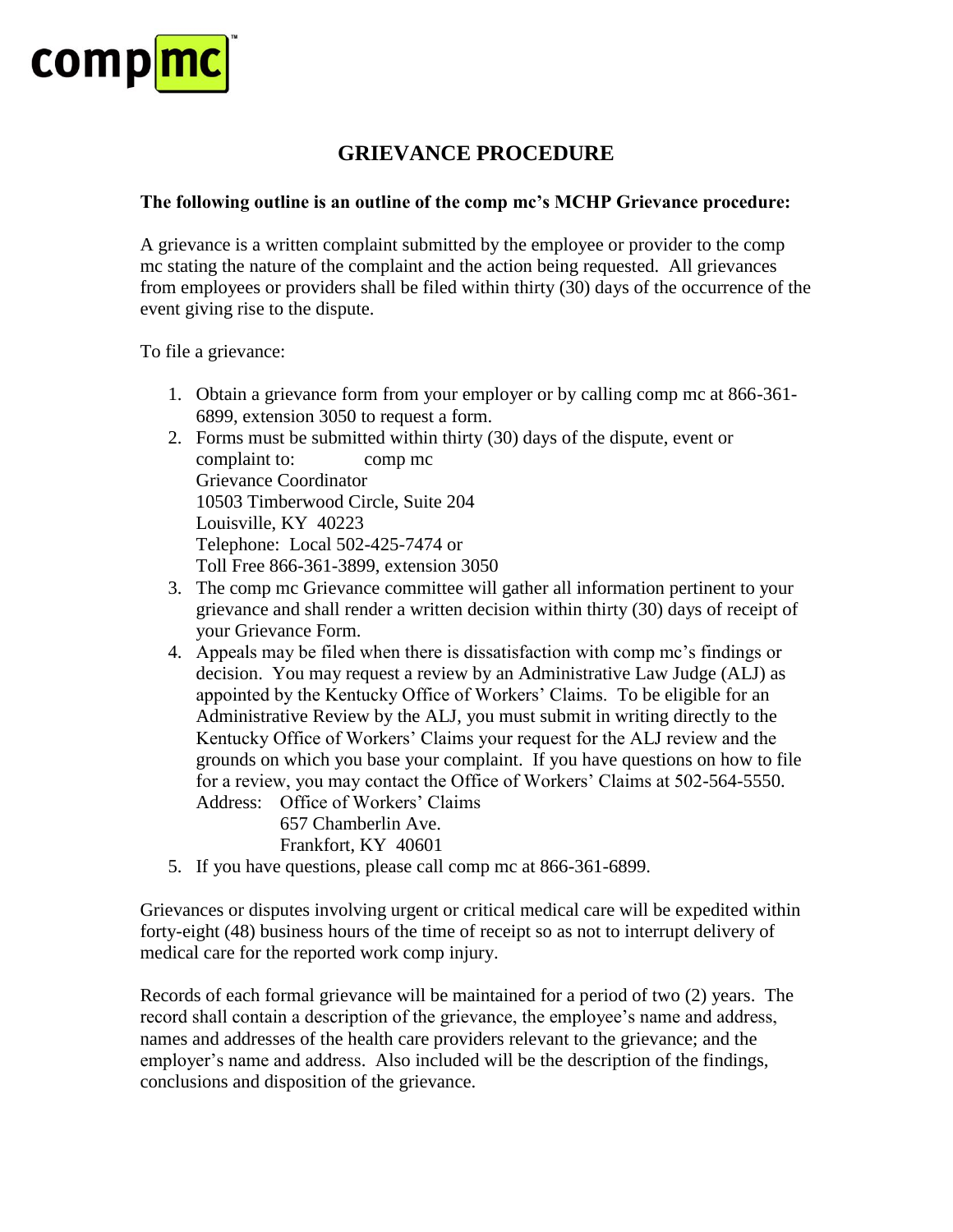

## **comp mc Grievance Notification Form**

If you have a complaint or dispute you wish to report, you must complete and mail or fax this form to comp mc's Grievance Coordinator within thirty (30) days of the event giving rise to the grievance.

comp mc Grievance Coordinator 10503 Timberwood Circle, Suite 204 Louisville, KY 40223 Telephone: 800-361-3899, extension 3050 Fax: 502-426-9516

Date of grievance/incident:

Name of person completing this form:

Phone # (include area code):

Employee name and employer if applicable:

Employer's address:

Your daytime phone number:

Member or provider name and address with whom you have a complaint/dispute:

\_\_\_\_\_\_\_\_\_\_\_\_\_\_\_\_\_\_\_\_\_\_\_\_\_\_\_\_\_\_\_\_\_\_\_\_\_\_\_\_\_\_\_\_\_\_\_\_\_\_\_\_\_\_\_\_\_\_\_\_\_\_\_\_\_\_\_\_\_\_\_\_ \_\_\_\_\_\_\_\_\_\_\_\_\_\_\_\_\_\_\_\_\_\_\_\_\_\_\_\_\_\_\_\_\_\_\_\_\_\_\_\_\_\_\_\_\_\_\_\_\_\_\_\_\_\_\_\_\_\_\_\_\_\_\_\_\_\_\_\_\_\_\_\_ \_\_\_\_\_\_\_\_\_\_\_\_\_\_\_\_\_\_\_\_\_\_\_\_\_\_\_\_\_\_\_\_\_\_\_\_\_\_\_\_\_\_\_\_\_\_\_\_\_\_\_\_\_\_\_\_\_\_\_\_\_\_\_\_\_\_\_\_\_\_\_\_

\_\_\_\_\_\_\_\_\_\_\_\_\_\_\_\_\_\_\_\_\_\_\_\_\_\_\_\_\_\_\_\_\_\_\_\_\_\_\_\_\_\_\_\_\_\_\_\_\_\_\_\_\_\_\_\_\_\_\_\_\_\_\_\_\_\_\_\_\_\_\_\_

\_\_\_\_\_\_\_\_\_\_\_\_\_\_\_\_\_\_\_\_\_\_\_\_\_\_\_\_\_\_\_\_\_\_\_\_\_\_\_\_\_\_\_\_\_\_\_\_\_\_\_\_\_\_\_\_\_\_\_\_\_\_\_\_\_\_\_\_\_\_\_\_ \_\_\_\_\_\_\_\_\_\_\_\_\_\_\_\_\_\_\_\_\_\_\_\_\_\_\_\_\_\_\_\_\_\_\_\_\_\_\_\_\_\_\_\_\_\_\_\_\_\_\_\_\_\_\_\_\_\_\_\_\_\_\_\_\_\_\_\_\_\_\_\_ \_\_\_\_\_\_\_\_\_\_\_\_\_\_\_\_\_\_\_\_\_\_\_\_\_\_\_\_\_\_\_\_\_\_\_\_\_\_\_\_\_\_\_\_\_\_\_\_\_\_\_\_\_\_\_\_\_\_\_\_\_\_\_\_\_\_\_\_\_\_\_\_ \_\_\_\_\_\_\_\_\_\_\_\_\_\_\_\_\_\_\_\_\_\_\_\_\_\_\_\_\_\_\_\_\_\_\_\_\_\_\_\_\_\_\_\_\_\_\_\_\_\_\_\_\_\_\_\_\_\_\_\_\_\_\_\_\_\_\_\_\_\_\_\_ \_\_\_\_\_\_\_\_\_\_\_\_\_\_\_\_\_\_\_\_\_\_\_\_\_\_\_\_\_\_\_\_\_\_\_\_\_\_\_\_\_\_\_\_\_\_\_\_\_\_\_\_\_\_\_\_\_\_\_\_\_\_\_\_\_\_\_\_\_\_\_\_

Treatment dates relevant to the dispute:

\_\_\_\_\_\_\_\_\_\_\_\_\_\_\_\_\_\_\_\_\_\_\_\_\_\_\_\_\_\_\_\_\_\_\_

\_\_\_\_\_\_\_\_\_\_\_\_\_\_\_\_\_\_\_\_\_\_\_\_\_\_\_\_\_\_\_\_\_\_\_

Description of the contract of the contract of the contract of the contract of the contract of the contract of the contract of the contract of the contract of the contract of the contract of the contract of the contract of dispute/grievance:\_\_\_\_\_\_\_\_\_\_\_\_\_\_\_\_\_\_\_\_\_\_\_\_\_\_\_\_\_\_\_\_\_\_\_\_\_\_\_\_\_\_\_\_\_\_\_\_\_\_\_\_

Aggrieved Party's Request for Action to be taken against violating party:\_\_\_\_\_\_\_\_\_\_\_\_\_\_\_\_\_\_\_\_

Signature of Individual Submitting Grievance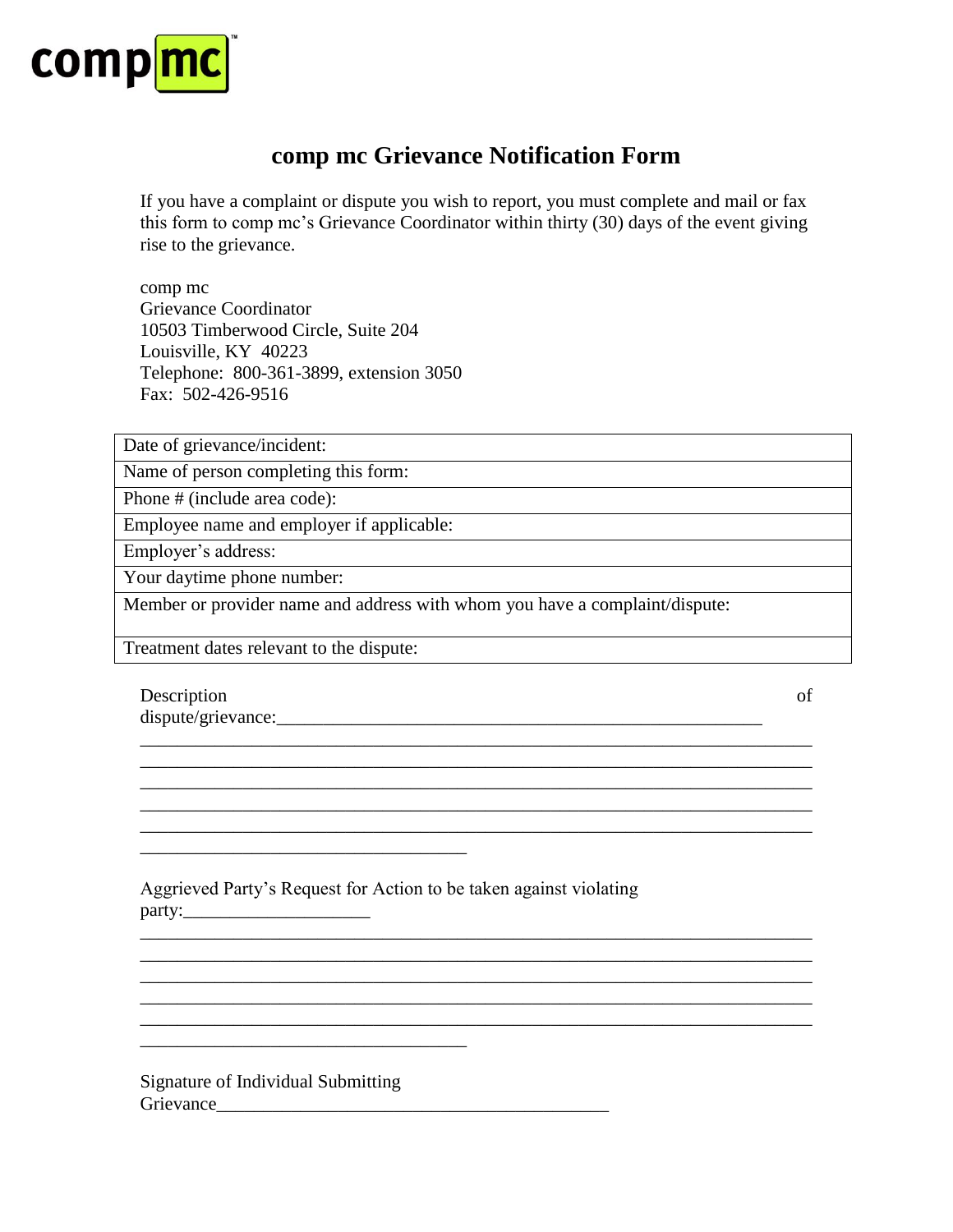

## **PREFERRED PROVIDER NETWORK**

## **KENTUCKY GATEKEEPERS\***

**\*See** http://personnel.ky.gov/benefits/workerscomp/wcpostings.htm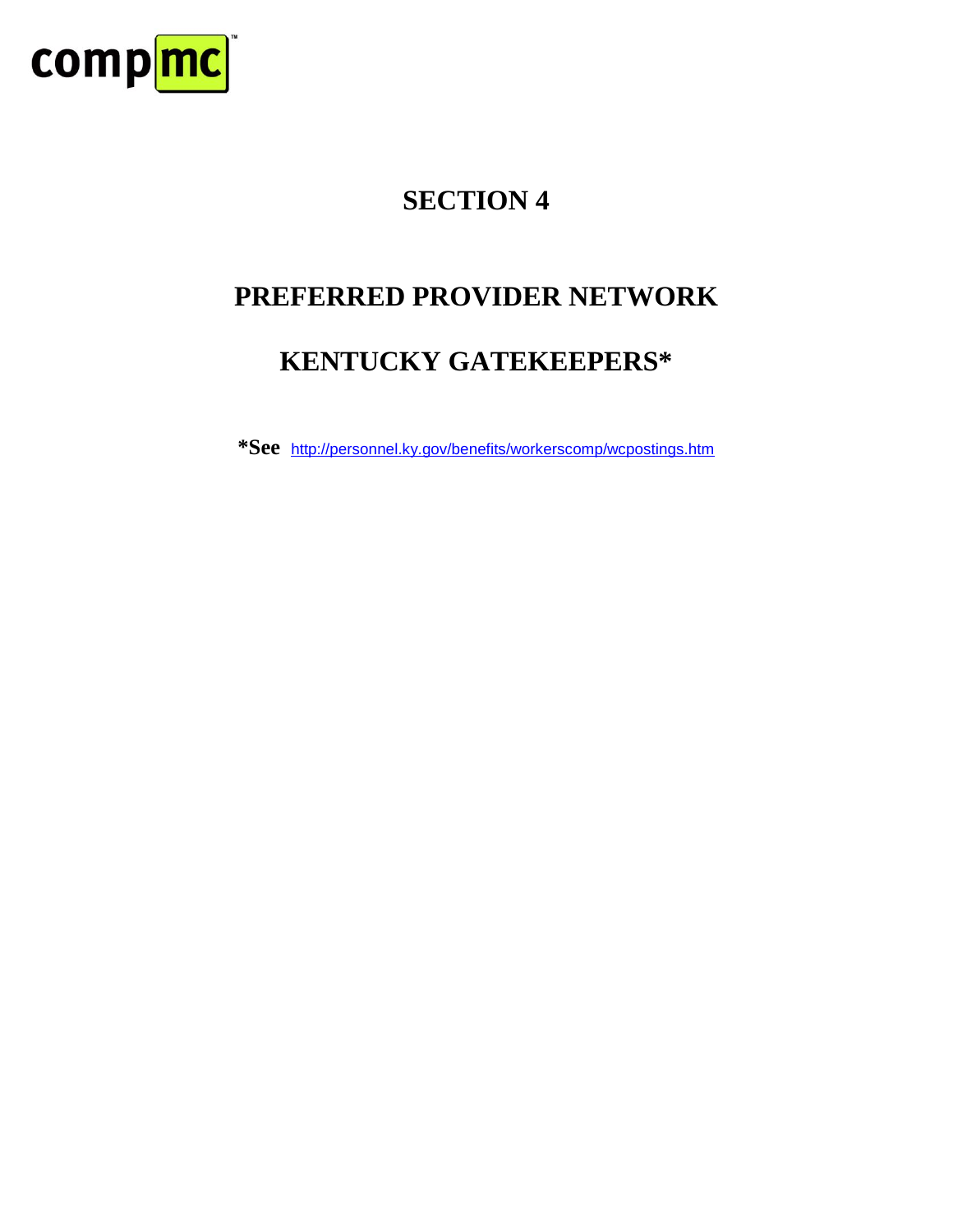

## **POWERPOINT OVERVIEWS**

## **(COMMONWEALTH and EMPLOYEE)**

**\*\*\*See** http://personnel.ky.gov/benefits/workerscomp/default.htm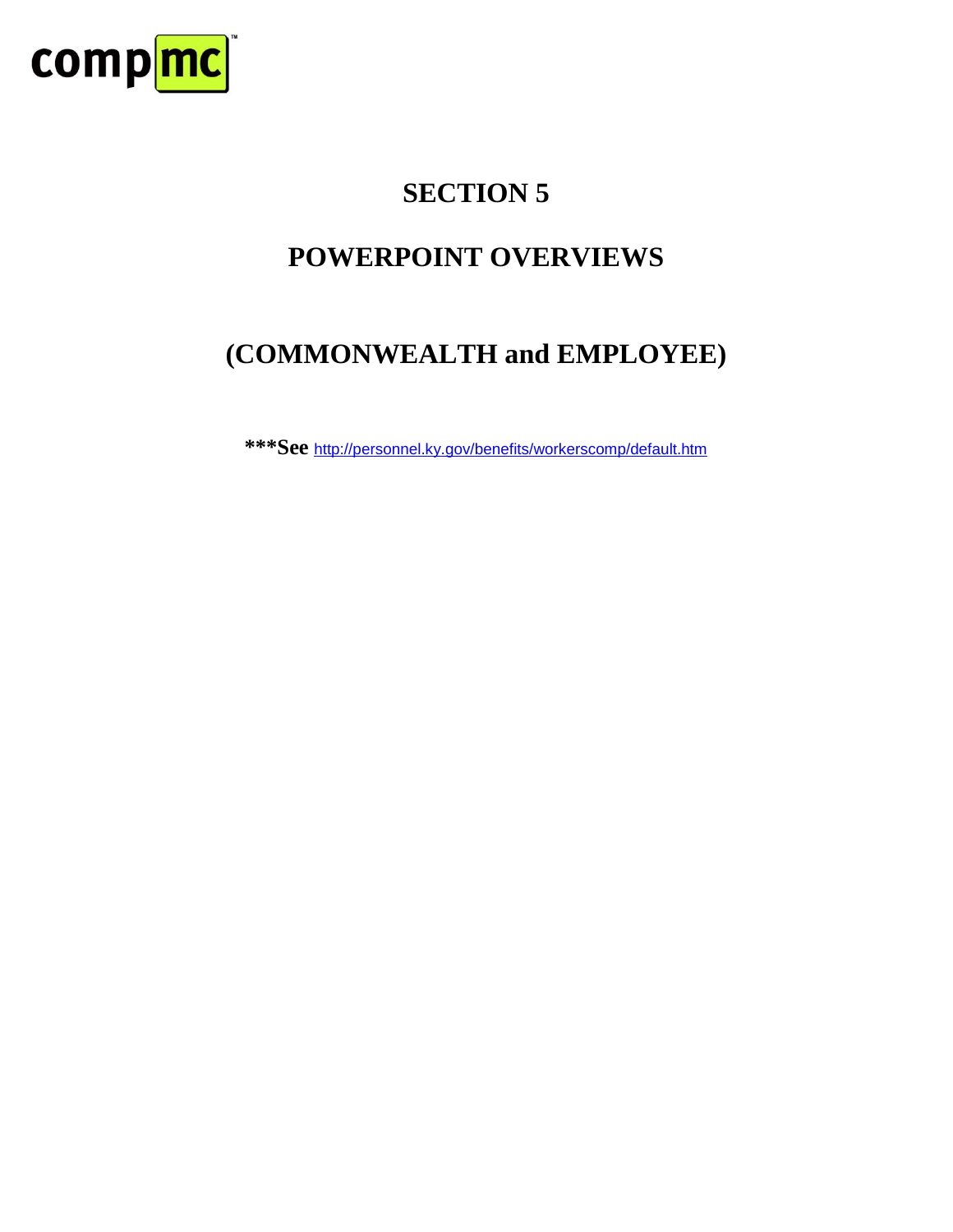

## **FORMS**

## **TABLE OF CONTENTS**

- 1. Notice of Enrollment
- 2. What to Do When an Employee Reports an Injury
- 3. Form 113-First Designated Physician: PROVIDED BY ADJUSTER
- 4. Form 113-*Second* Designated Physician: PROVIDED BY ADJUSTER
- 5. Form 106-Medical Waiver and Consent: PROVIDED BY ADJUSTER
- 6. Prescription Card Letter-Emeric
- 7. Patient Encounter Form (used by comp mc) and Employer Provider Intro Letter
- 8. Employee Guide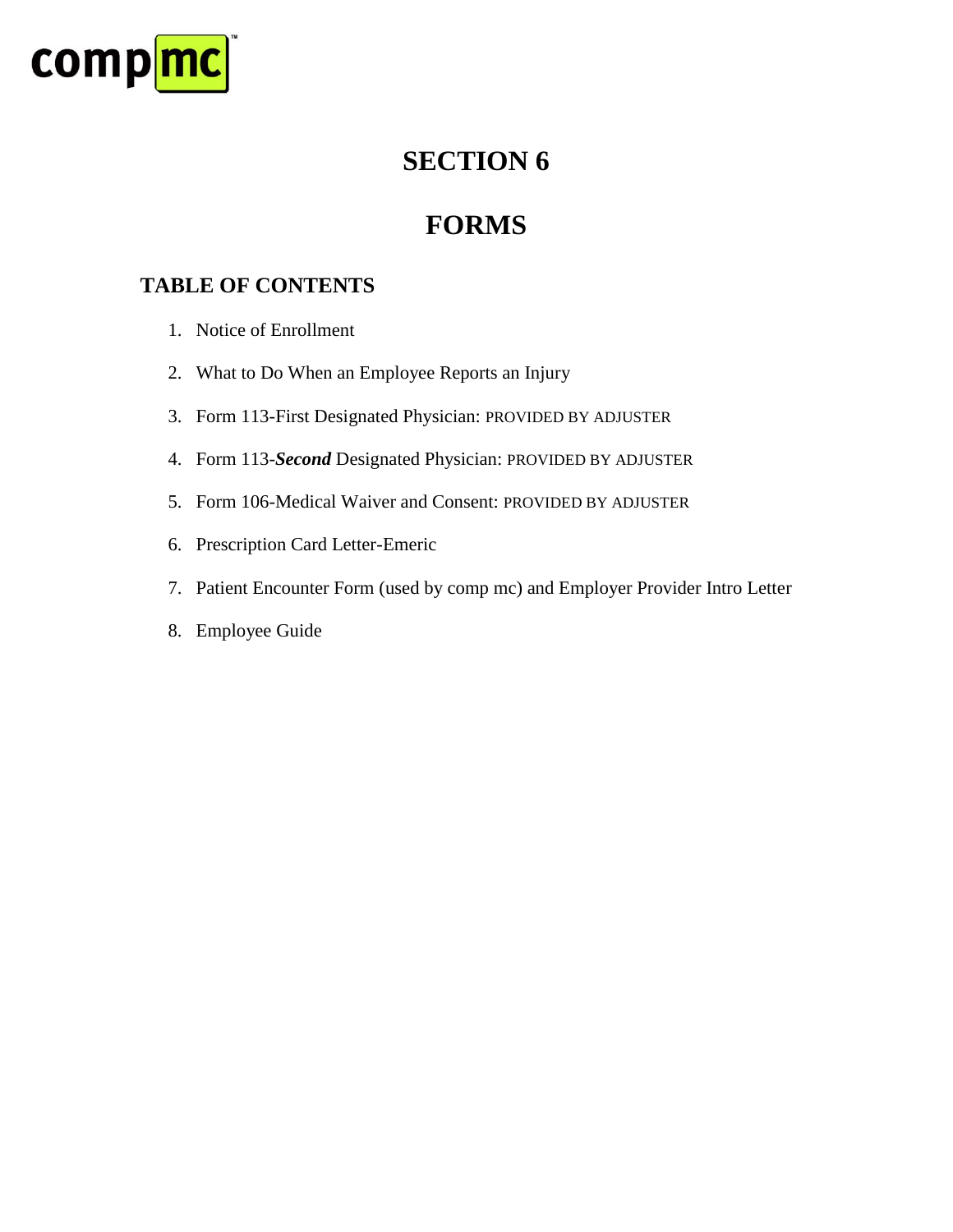

Date

Name Street Address City, State, Zip

#### **RE: Notice of your Enrollment in Comp MC's Kentucky Certified Managed Health Care Plan**

Dear (Commonwealth of Kentucky Employer) Employee:

Effective July 1, 2007, your employer is working in conjunction with (TPA) and comp mc to provide a Certified Kentucky Managed Health Care Plan (MHCP) for employees injured on the job, which requires medical treatment.

comp mc's role is to ensure medical treatment is provided in a manner which is convenient, effective and timely for you. Under the requirements of a Managed Health Care Plan, you must do the following when you have an injury on the job that requires medical treatment:

- **In emergencies**, go to the nearest available provider. You may receive immediate, 24 hours a day, emergency medical treatment for compensable injuries from any medical provider or hospital.
- For **non-emergency care**, for treatment of your compensable injury or disease, see your employer for a listing of **The First Health Network providers** in your area or, you may call 1-866-361-6899 for assistance.
- You must **select a gatekeeper physician** when it becomes apparent that continuing care is required for an injury or disease compensable under KRS 342. Your gatekeeper may refer you to other providers for specialized or diagnostic studies.
- **•** Complete the state Form 113/Notice of Designated Physician immediately. Have your selected physician sign it and return the form to your claims adjuster within 10 days. Your claims adjuster will immediately send you a wallet size card with the Designated Physician information. Present this card at each appointment.
- *Note: Kentucky's Managed Care Regulation (803 KAR 25:096) requires that you comply with the requirements for provider selection. "The unreasonable failure of the employee to comply with the requirements of this section may suspend all benefits payable under KRS Chapter 342 until compliance by the employee and the receipt of the Form 113 by the medical payment obligor has occurred."*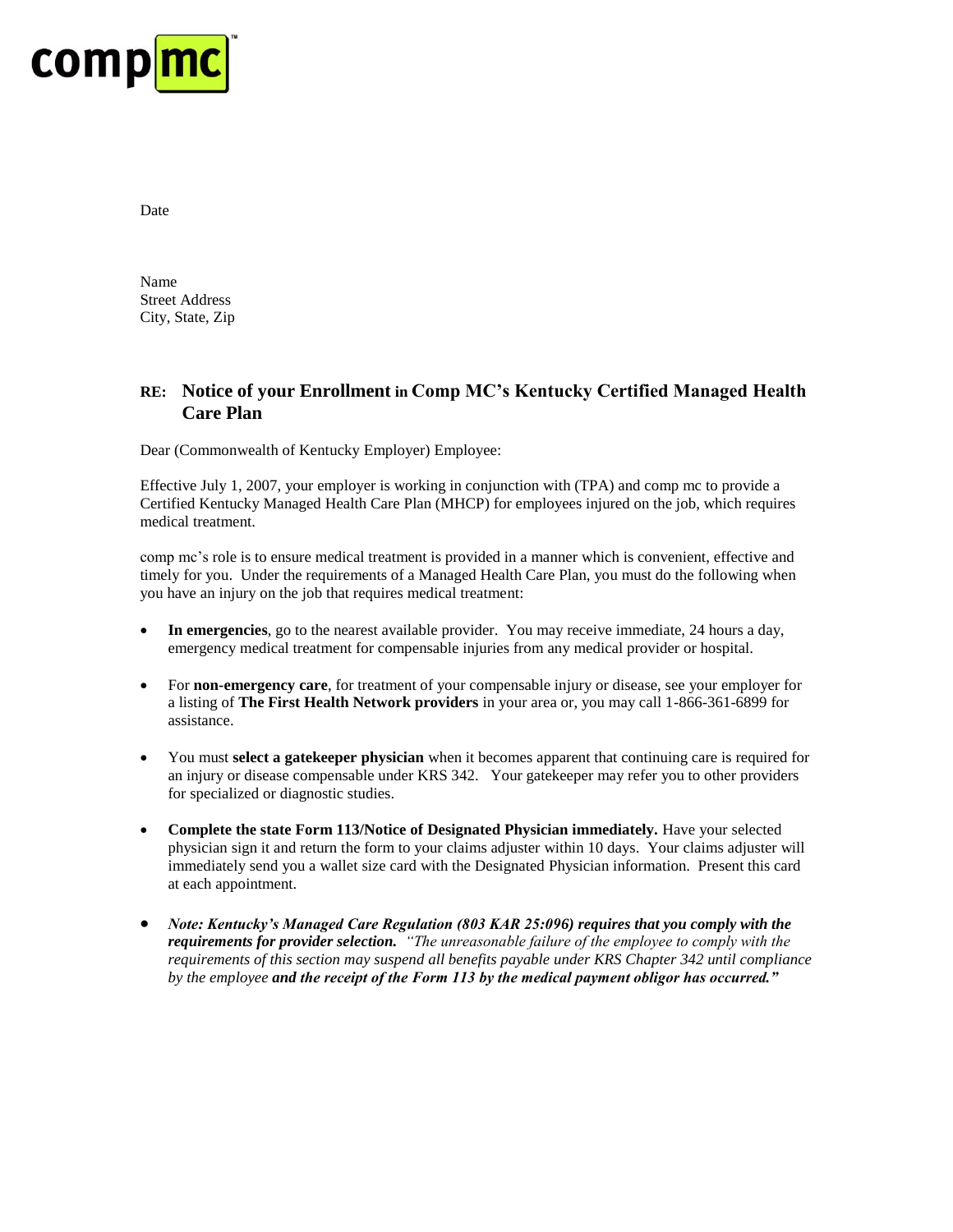

Page 2

#### NOTICE OF ENROLLMENT CONTINUED

- **Kentucky MCHP regulations allow you to elect to receive services from a non-network provider**  under certain circumstances**:**
	- For emergency care;
	- When you are referred outside the MHCP for medical services by a gatekeeper physician;
	- When authorized treatment is unavailable through the MHCP;
	- To obtain a second opinion when a MHCP physician recommends surgery and a network physician is unavailable;
	- When treatment for an injury is initiated prior to the effective date of the managed care agreement as long as that physician complies with MCHP utilization standards;
	- When you continue to treat with the physician who provided initial emergency care as long as that physician complies with MHCP utilization standards.

#### *Please note: If treatment outside of the provider network occurs for reasons other than the events listed above, the injured worker may be responsible for payment of the medical bills.*

As an employee covered by the MCHP, you have the right to expect that you will:

- 1. Receive emergency medical treatment as soon as practical, preferably by a participating physician;
- 2. Receive initial treatment by a MHCP Gatekeeper physician within a reasonable request for treatment;
- 3. Receive specialized medical services that the MHCP is not otherwise able to provide;
- 4. Have the right to file a grievance to resolve a dispute related to medical services. (A copy of this procedure is enclosed. You may also call 1-866-361-6899, if you have any questions regarding this form.)
- 5. Have a Nurse Case Manager assist you during your recovery while away from work or during ongoing treatment.

*The Kentucky Workers' Compensation Law also states that any person or entity who willfully and knowingly makes any material false statement or representation for the purpose of obtaining a benefit or payment, for the purpose of defeating or wrongfully increasing or decreasing any claim for benefit or payment of workers' compensation coverage, or aides and abets for said purpose, could be found guilty of a Class D felony.*

Please sign and date this form in the space below indicating that you have received a copy of the MHCP Employee Rights and Responsibilities. Return the signed and dated form to your supervisor.

---------------------------------------------------------------------------------------------------------------------------------

| Print your name | Signature  |                             | Date |
|-----------------|------------|-----------------------------|------|
|                 |            |                             |      |
| Employer        | Department | <b>Immediate Supervisor</b> | Date |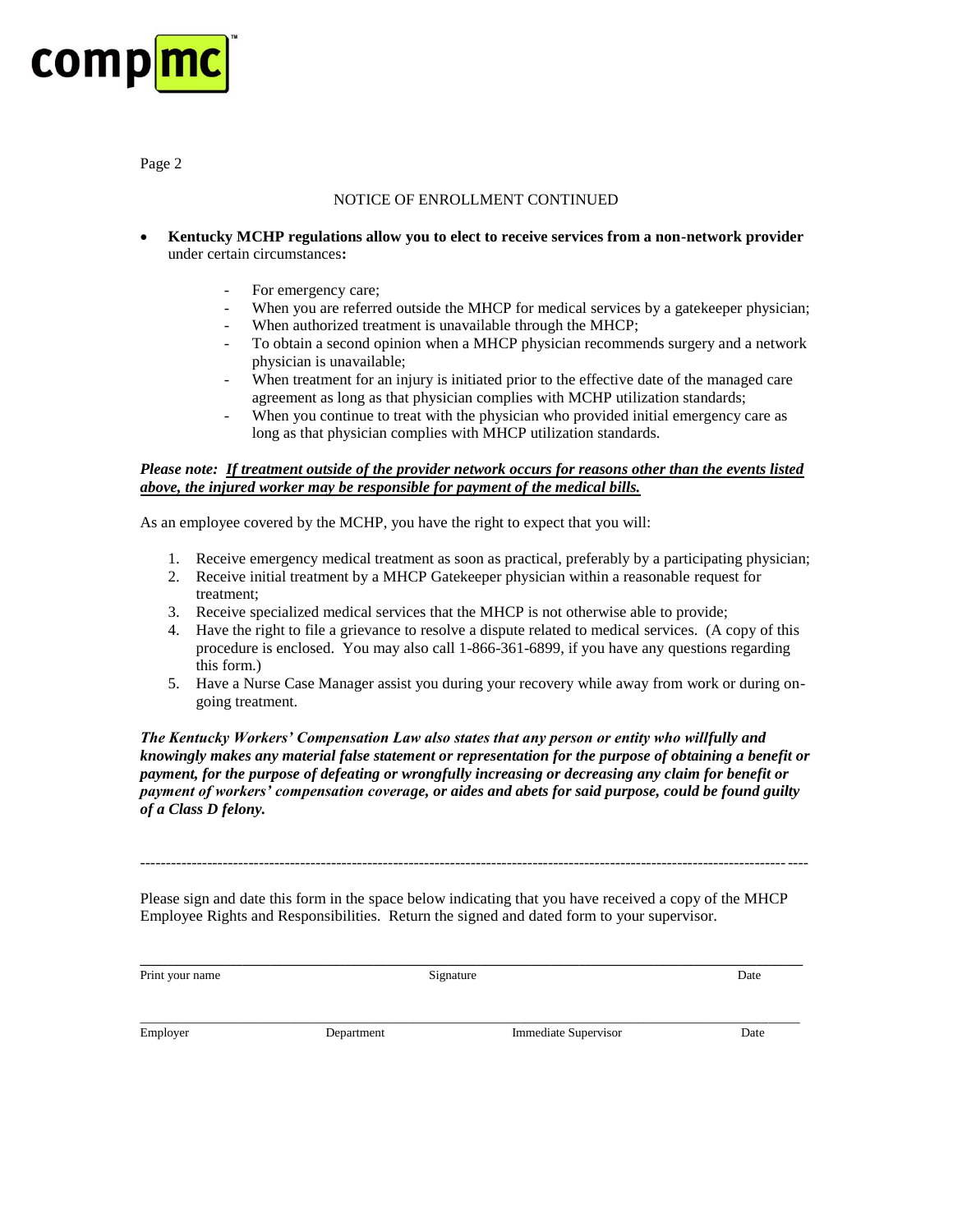# **comph**

#### *EMPLOYERS*: **WHAT TO DO WHEN AN EMPLOYEE REPORTS AN INJURY**

- 1. If emergency medical treatment is required, obtain assistance by calling the emergency phone number.
- 2. If the injury is not an emergency, document the injury and complete the First Notice of Loss in accordance with your employer's reporting requirements.
- 3. If medical treatment is needed, reference the Gatekeeper list and assist the employee with selecting a physician. The website for accessing The First Health gatekeeper network is <http://personnel.ky.gov/benefits/workerscomp/wcpostings.htm> You will be able to select the physician in your county, pull up directions and phone number, as well as the hours of operation.
- 4. Direct the employee to the Gatekeeper he/she has chosen. Contact the physician to schedule an appointment.
- 5. Provide the injured worker with a Form 113, Emeric prescription card and a Form 106. These forms allow the physician to know the employer, the claims administrator and **comp mc**, the Managed Care Plan provider. If prescriptions are ordered, the injured worker will be allowed to get the prescription filled without any out of pocket expense.
- 6. Report the claim to your supervisor or designated work comp coordinator as required who will then report the claim directly to the Third Party Claims Administrator.
- 7. Notify your Risk Manager about any follow up activities required, such as availability of modified duty, additional facts surrounding the reported injury, injured worker contact information, wage statement, job description, etc.
- 8. If ongoing treatment is required and/or the injured employee has lost time from work, he/she must designate a gatekeeper physician to coordinate care for the injury/illness. In this instance the claims administrator will send the employee a Form 113 used to name the gatekeeper provider. This form requires the provider's signature and it must be submitted to the claims administrator within 10 days of receipt. The claims administrator will then send the employee a card to be presented to the designated provider at each visit.
- 9. Modified duty is highly recommended. **comp mc/Commonwealth Return-to-Work Program** will coordinate with the injured workers' physician to identify specific limitations during the recovery period.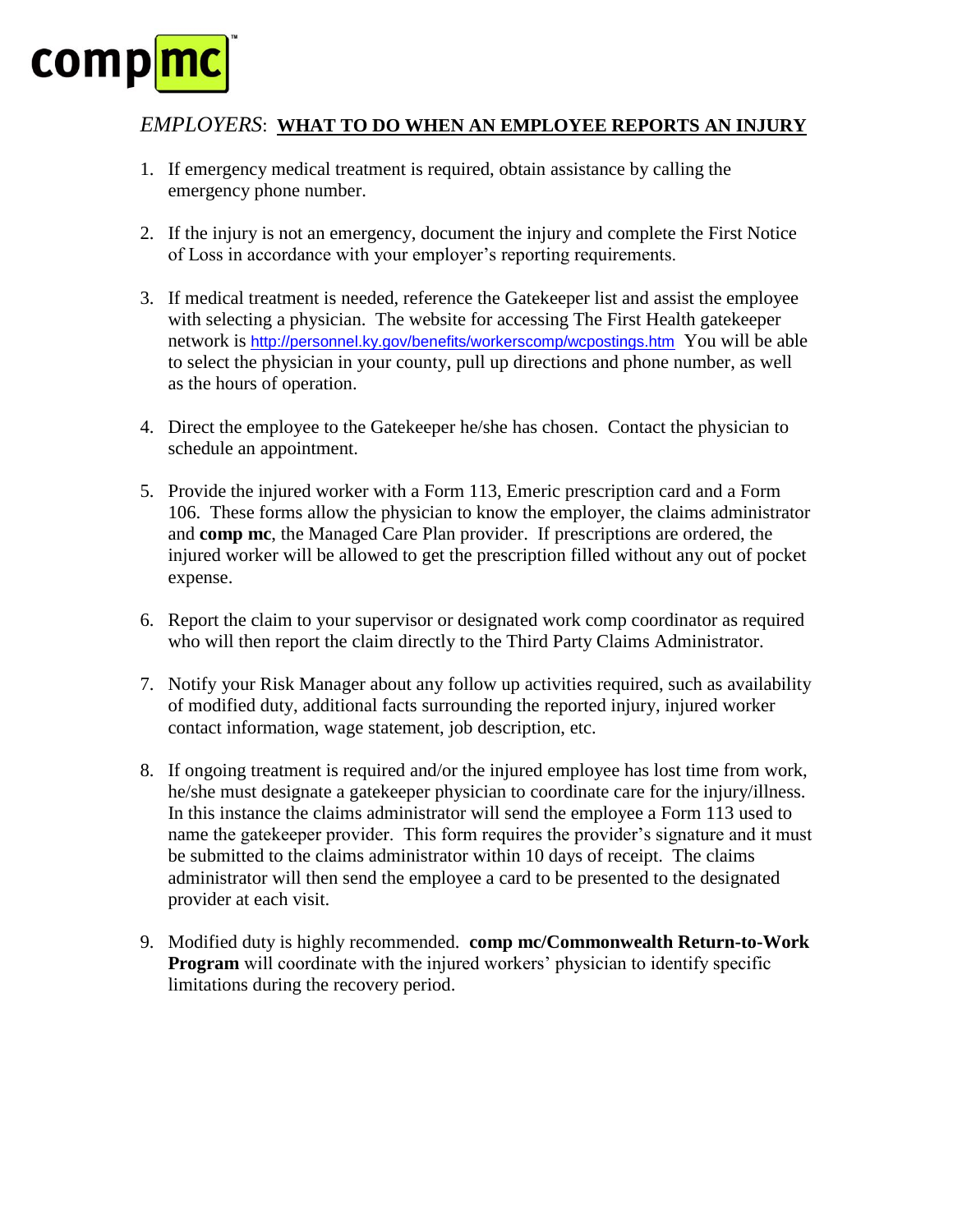

**See the address below to locate these forms:**

**Form 113-First Designated Physician Form 113- Second Designated Physician Form 106-Medical Waiver and Consent**

http://personnel.ky.gov/benefits/workerscomp/default.htm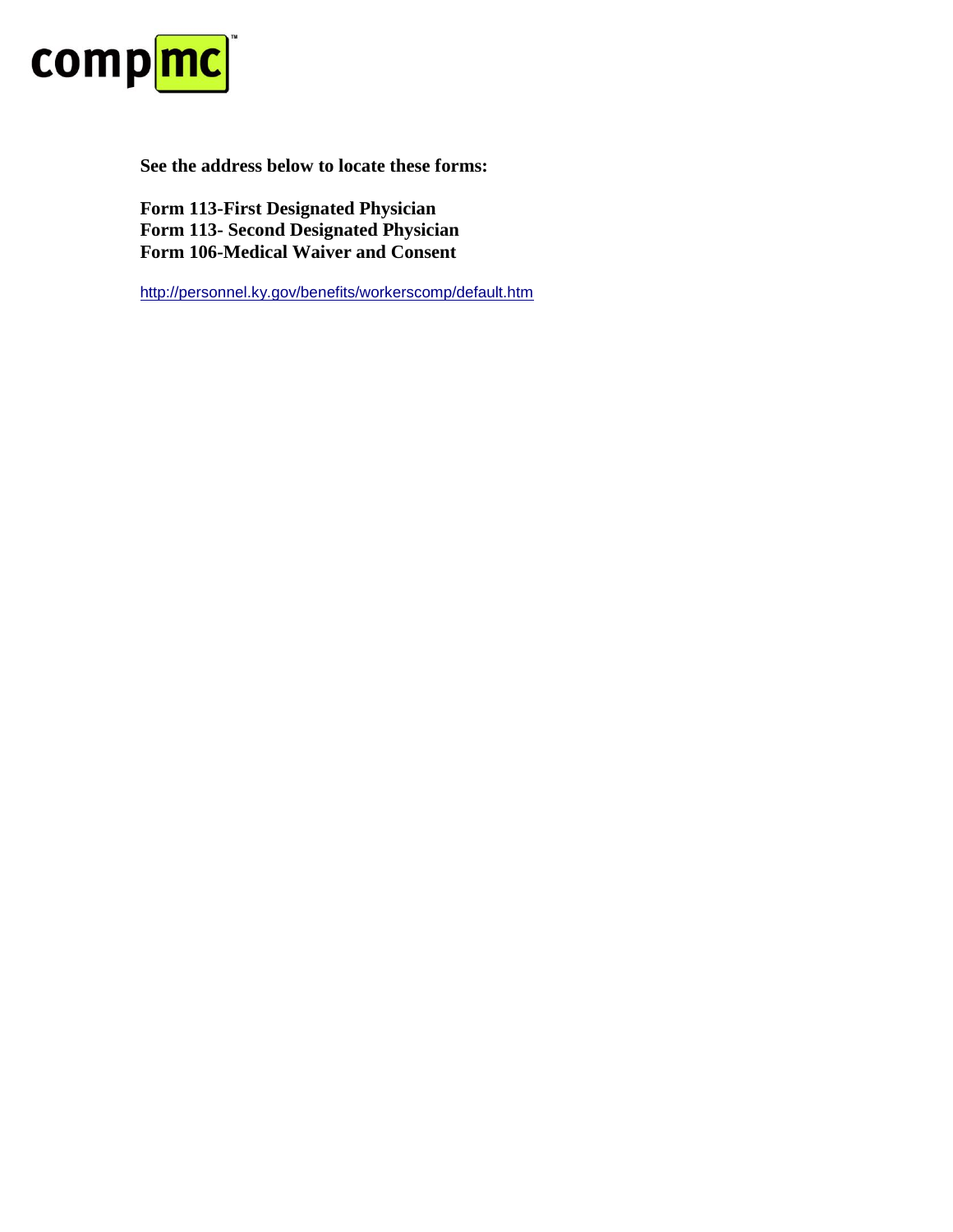



**August 27, 2004**

**Name 123 Peach Street Frankfort, KY 70012**

**Re: John Doe Claim Number: 123456**

**Dear Mr. Doe:**

**Employer (**  $\blacksquare$  ) contracted workers' comp administrator, **CCMSI, has designated Emeric to provide you with a Workers' Compensation prescription program. This program allows injured employees to quickly fill their prescriptions at almost any pharmacy with no out-of-pocket expense, eliminating the wait for reimbursement. To utilize this plan, please follow this simple procedure:**

- When your physician dispenses a prescription for medication related to your injury take it to your local pharmacy or any National chain pharmacy.
- You **must** present this letter to the pharmacist with your prescription to enroll in the program. This will provide the information necessary to process your prescription.
- The pharmacist will process your prescription on-line with Emeric.
- Your prescription will be filled at no cost to you. Your insurance company will be billed directly.
- If you currently have a prescription that is due to be refilled; present this letter to your pharmacist at the time you present your refill.

If you have any questions regarding this process, please do not hesitate to contact Emeric toll-free at (800) 661-1494 or your workers' compensation adjuster.

|                    |                                                                               | <b>Please Remove this Portion and Give to the Pharmacy</b>                                                                                                                                                 |  |  |
|--------------------|-------------------------------------------------------------------------------|------------------------------------------------------------------------------------------------------------------------------------------------------------------------------------------------------------|--|--|
| <i>Pharmacist:</i> |                                                                               | Please use the following information to process the<br>prescription. If you have any questions or problems please<br>call the pharmacy help desk at (800) 661-1494.800-661-13<br>Facsimile: 1-850-671-2561 |  |  |
|                    | <b>CLAIMANT'S NAME: John Doe</b>                                              |                                                                                                                                                                                                            |  |  |
|                    | <b>PLAN:</b>                                                                  | <i><b>Emeric</b></i>                                                                                                                                                                                       |  |  |
|                    | <b>MEMBER ID:</b>                                                             | SSN DOLGROUP : XXXXXXX                                                                                                                                                                                     |  |  |
|                    | If your local pharmacy is not a participating provider, please have them call |                                                                                                                                                                                                            |  |  |
|                    | 1-800-661-1494 to become a member of our network.                             |                                                                                                                                                                                                            |  |  |